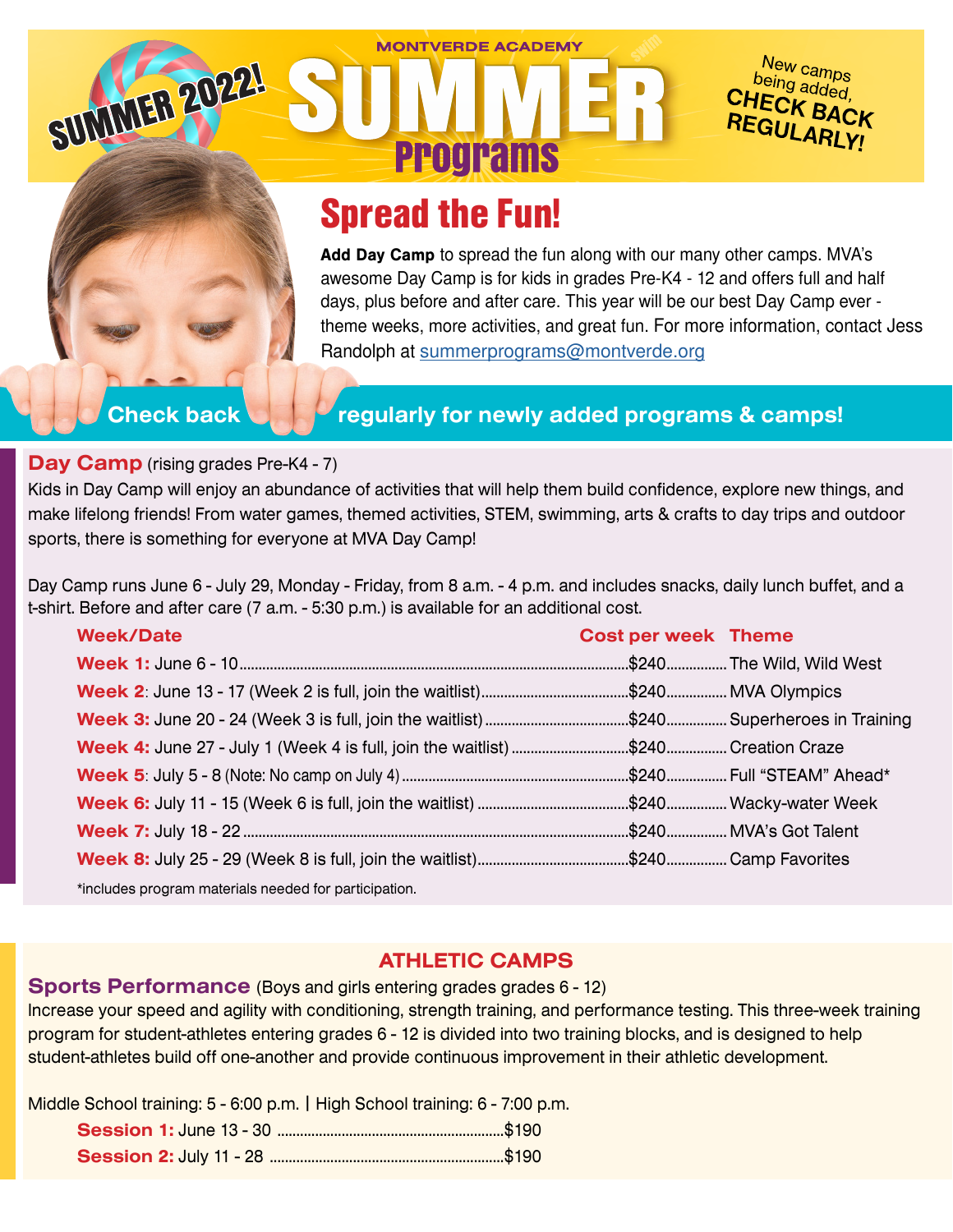## **Softball**

#### **Advanced** (Girls entering grades grades 2 - 8)

Take the next step in your game and join us for our advanced softball camp! Campers will participate in infield and outfield drills, pitching and catching, and learn new techniques to help improve their game. Free t-shirt with registration. Gear is not provided. Each camper must bring cleats or tennis shoes, softball glove, a bat, and a fielding face mask. Catchers will need their own full catcher's gear. 9 a.m. - 12 p.m.

#### **Advanced Softball:** June 6 - 10...................................................................... \$125

#### **Beginner** (Girls entering grades Kindergarten - 6)

Learn the fundamentals of softball and have fun doing it. During this beginner camp, girls will learn all aspects of the game including hitting, fielding, and base running. Players will receive a camp t-shirt and will only need basic gear for the camp (glove, helmet, and tennis shoes - cleats are recommended). 9 - 11 a.m.

**Beginner Softball:** June 13 - 17...................................................................... \$125

#### **Baseball** (Boys entering grades 3 - 6)

During this action-packed week, campers develop hitting, fielding, and throwing. They will be grouped by age and skill level to maximize their learning potential throughout the week. Free t-shirt with registration.

**Session 1:** June 27 - July 1, 9 - 11:00 a.m. (grades 3 - 5)..........................\$100 **Session 2:** June 27 - 21, 12 - 2:00 p.m. (grades 6 - 9) ...............................\$100

| <b>Equestrian</b> (Boys and girls entering grades 2 - 12)                                                                                                                                                                           |  |
|-------------------------------------------------------------------------------------------------------------------------------------------------------------------------------------------------------------------------------------|--|
| <b>Beginners</b> This program is designed for kids who are starting<br>s or have very little experience.                                                                                                                            |  |
| orses and learn about them through                                                                                                                                                                                                  |  |
| that families sign up for one week only, as spaces are                                                                                                                                                                              |  |
|                                                                                                                                                                                                                                     |  |
| The students will learn how to groom, tack, and ride a how CAMP. IS FILLED severious games and activities. Free t-shirt COULSTRIAN CLASS for the families sign up for a nited and curriculum <b>SECINNING EQUESTRIAN</b> CLASS that |  |
| \$300                                                                                                                                                                                                                               |  |

**Advanced** New this year! Advanced overnight horse program for girls. Campers will learn about more complex horse subjects and be tested on their knowledge through various activities. Free t-shirt with

| registration This in-depth overnight camp includes meals and lodging.<br>Advanced Horse Camp is for experienced ridges TRIAN CAMP IS FILLED.<br>be able to walk and trot a horse program CED-EQUESEnts should be ready to work on ca |
|--------------------------------------------------------------------------------------------------------------------------------------------------------------------------------------------------------------------------------------|
| to groom and tack without assistance. Girls should                                                                                                                                                                                   |
| hts should be ready to work on canter and small jumps. Approved                                                                                                                                                                      |
| <b>Hau@montverde.org for approval. Deposits are nonrefundable.</b>                                                                                                                                                                   |
| Week 1: June $6 - 7$ (9 a.m. - 4 p.m.) (Week 1 is full, join the waitlist)\$230                                                                                                                                                      |
|                                                                                                                                                                                                                                      |

#### **Lacrosse** (Boys rising grades 4 – 11)

MVA youth Lacrosse camp is designed to provide local aspiring athletes an opportunity to learn the game of lacrosse, improve their athleticism, develop stronger fundamentals, and enjoy a competitive experience that will prepare them take their game to the next level. This is a teaching camp that is designed to get you better regardless of your current skill level. Through a variety of high intensity, skill specific drills and training, this program will challenge and prepare every player for the future. 9 a.m. - 12 p.m. \*This is NOT club or Rec ball!\* Campers will learn:

- Positional Training Shooting Dodging Defensive Footwork Stick Checks Goalie Skill
- Half-Field Strategies (Offense/Defense, Uneven, Unsettled) Full-Field Strategies (Transition, Riding/Clearing)
- Camp Controlled Games

```
Session 1: June 6 - 10..........................................................................................................................$160
```